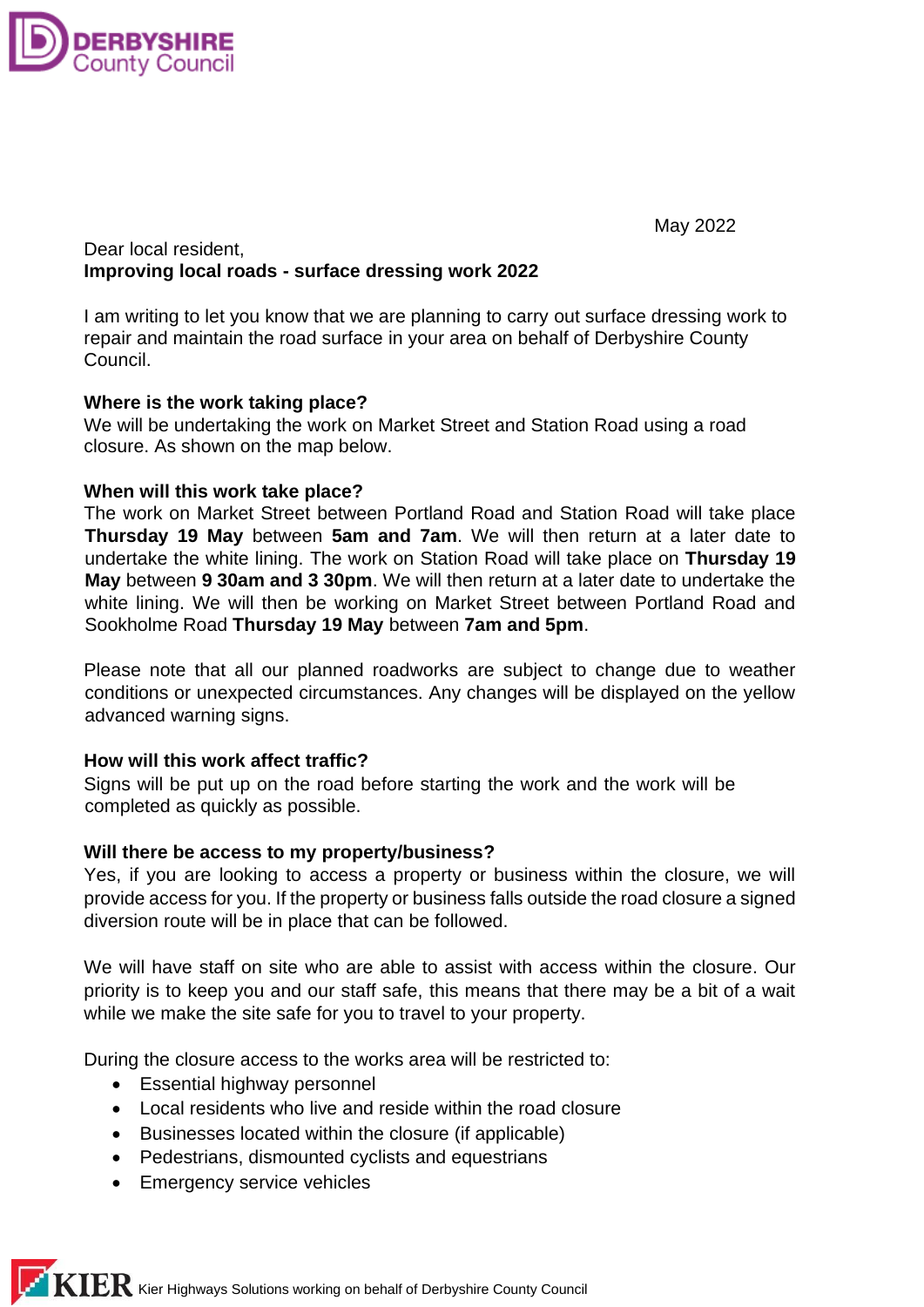

## **Where are the closures and what are the diversion routes?**



## **How can you help us?**

Please ensure vehicles are not parked on the road during the day whilst the work is in progress. Please be mindful that we can only provide access for properties/businesses within the closure. Should this cause any problems or concerns then please do not hesitate to call the number below or alternatively speak to our team on site to allow arrangements to be put in place.

You can help us by following this advice:

- Please keep children away from the works to ensure their safety
- Please drive appropriately through the work
- Check your shoes before entering your property or car to make sure there is no bitumen from the work.

#### **Find out more**

Please read the enclosed frequently asked questions, this should answer most of your queries about surface dressing. Further information can also be found be visiting derbyshire.gov.uk/roadimprovements

Kind regards

**Mark Bedford Customer Service Manager**

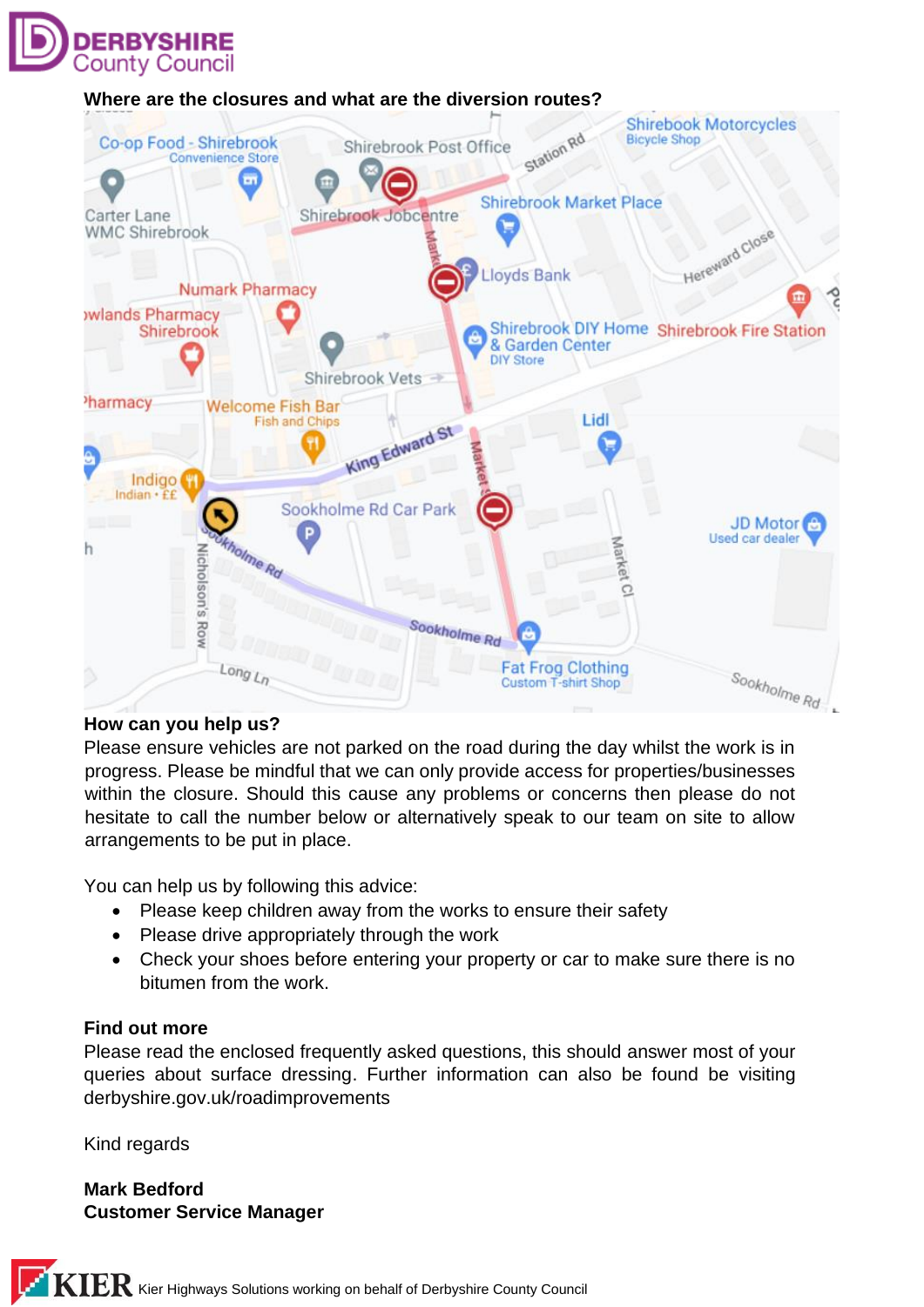

## **Why have you chosen this road for surface dressing?**

Some roads that are in relatively good condition will be treated with preventative maintenance treatments, whilst others requiring much more extensive treatments will be left until treatment can be prioritised for funding**.**

## **Will the road need to be closed?**

On average roads are not closed to lay surface dressing. However, access is limited for short periods and on busy roads traffic management is utilised to protect the surface until the initial sweeping

## **How long will the work take?**

Surface dressing is usually completed at each site within the day. Periodic sweeping continues for approximately one month, followed by the replacement of any lining and cat's eyes.

#### **I require access to my property/business?**

Due to the nature of the work involved there will be short periods when access cannot be maintained. Where there is particular access requirements please speak to the gang on site who will usually be able to accommodate people's needs. As with any of our closures access to properties and businesses within the closure will be maintained. Should you need to enter the closure speak to an operative at the closure point who will be able to advise you further. It may be that there is a short wait while the site is made safe. You may be asked to follow the diversion route to enter the closure at the other end as that is a safer place to enter.

## **When does the work take place?**

The surface dressing season is April to September. Works on busier routes does not commence until 9:30am Monday to Friday and is generally completed by 3:30pm. However, due to the nature of these works weather can also play its part and may cause works to continue beyond the 3:30pm target**.** 

#### **Why has the work not started?**

There are several reasons why the work may not have started, or delayed on the day we're working. These usually come down to unexpected circumstances such as vehicle breakdown, non-delivery or even the weather. Severe weather such as heavy rain or hot days can prevent work from happening.

## **Why are loose chippings not immediately cleared after completion?**

A surplus of chippings is required as part of the process to provide an even spread of chippings over the road surface**.**

## **Why was I not informed about the proposed works before you arrived on site?**

Signs are usually erected on sites needing a road closure at least 14 days prior to works commencing. A letter containing further information is also delivered to properties that front the works.

## **How is the damage risk to vehicles minimised?**

Warning signs are erected along with 20 mph advisory speed limit signs. As long as these are observed there should be no damage to vehicles.